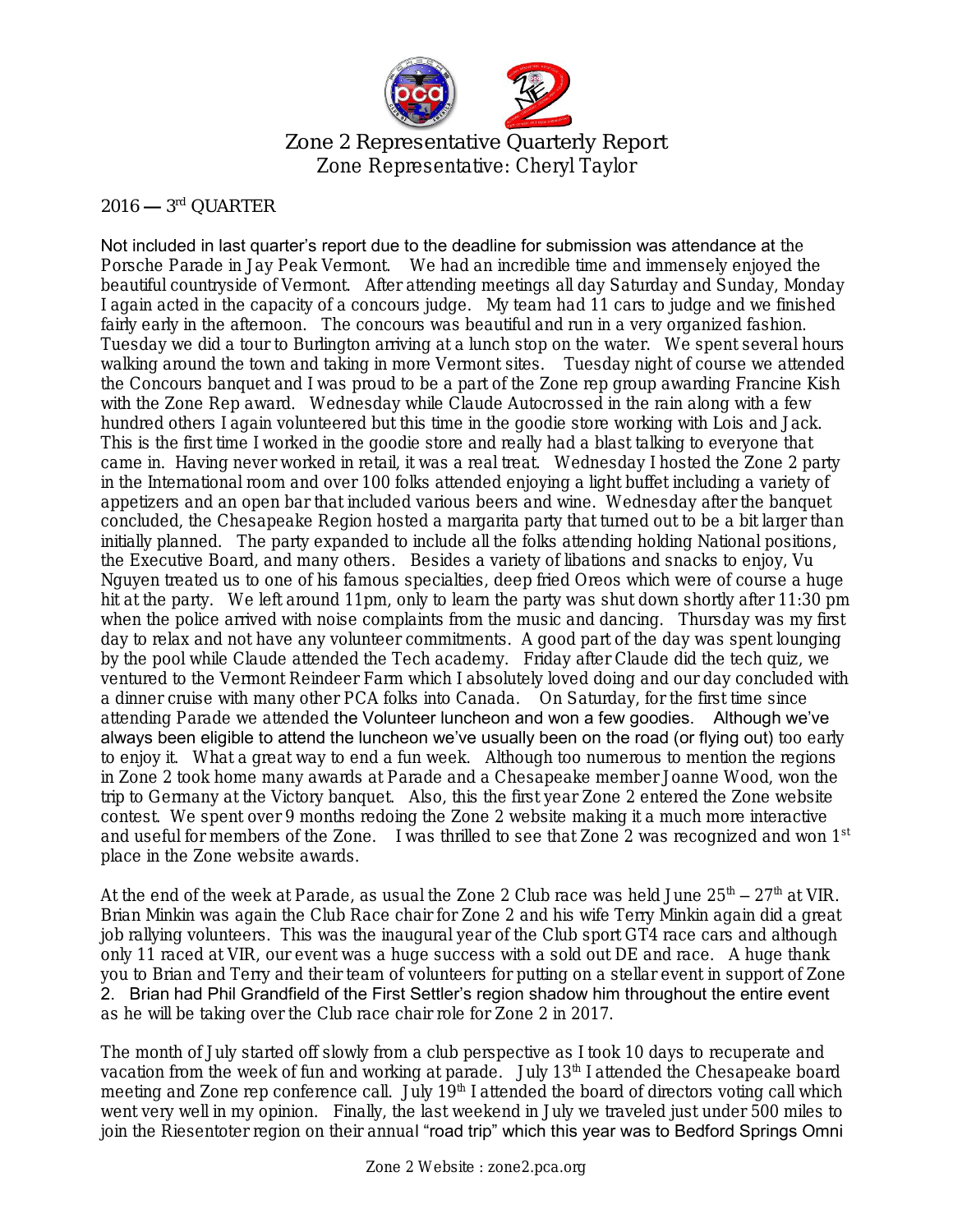

resort in Bedford, PA. Over 73 Riesentoter members enjoyed a scenic drive up from King of Prussia, PA on many winding roads to the resort in Bedford, Pa. The weekend consisted of wonderful meals at the resort and in town, tours to Frank Lloyd Wright's famous Falling Waters, the Flight 93 Memorial, lunch at Falls City Pub in Ohioplye, Pa and lots of good conversations and comradery with fellow PCA members. This is our second year attending RTR's annual road trip and Wendy and Jeff Walton truly do a fantastic job putting together a very well planned and thoughtful weekend that includes wonderful culinary experiences combined with great driving roads and very interesting tourist spots to enjoy and take in.

Throughout this quarter I've also been busy planning for the Porscheplatz being held at VIR at the end of August which is being hosted by Zone 2. I recruited Claude to be the Volunteer coordinator and he's done a great job recruiting and scheduling 30 volunteers to cover the parking and tent for the 2-day event. As well, I've been on a few calls and exchanged several emails to plan for the Fall president's meeting which is being hosted by Mark Frumkin and the Pocono region. Sherry Westfall has been extremely helpful in her new role as Zone 2 secretary with sending out a notification to everyone about the meeting and collecting head counts for the various parts of the weekend.

I would also be remiss if I did not mention how much Bill Sanders, the Zone 2 treasurer continues to be so supportive in his role seamlessly managing the income and expenses for our various events as well as handling our tax returns. He is an unbelievable resource to the Zone and a huge thank you doesn't convey enough.

Terry DellaVecchia and Bill Simon continue to keep the Zone 2 website current and Bill does a great job keeping twitter and Instagram going which he assists me in keeping the Zone 2 Facebook page active as well. Without the tremendous support given by the Zone 2 team and volunteers throughout the regions we would not have such an active group.

On what felt like the hottest days of the summer, with the help of many volunteers, Zone 2 hosted the Porscheplatz at VIR. Primarily supported by the Blue Ridge region with the assistance of Debbie and Bill Repass, volunteers were recruited to help with parking cars in the Porsche only car corral and welcome many Porsche fans into the hospitality tent over the two-day event. Claude Taylor was the volunteer coordinator for the event and arranged the schedule and ensured volunteers understood their responsibilities, while helping park cars as well.

The tent was visited by over 450 people over the two days and the Porscheplatz car corral was sold out with a maximum of 200 cars about a week prior to the event.

September  $11<sup>th</sup>$  I had the pleasure of joining my home region, Chesapeake for a social on the Eastern shore was a huge hit with over 50 people enjoying the beautiful scenic route to the Chesapeake Landing restaurant in St. Michael's Maryland. Delicious Eastern shore seafood was a popular choice and a great lunch was enjoyed by all who attended.

The quarter concluded with my attendance at the 25<sup>th</sup> anniversary of the Potomac Club race. Clearly Potomac functions like a well-oiled machine as the club race ran extremely smoothly. With a huge pool of volunteers, great communication and a terrific turn out, 20 vehicles in the Historic (vintage) group and 132 racers registered overall, the weekend was a true success. Weather was absolutely beautiful, mid-70's with sunny skies. This was my first time attending a club race since going to RTR's club race at Montecello, and it was clear that Potomac has been doing this for a long time. Again, without the huge pool of volunteers, it wouldn't have been such a success. A true testament to the saying "it's not just the cars, it's the people".